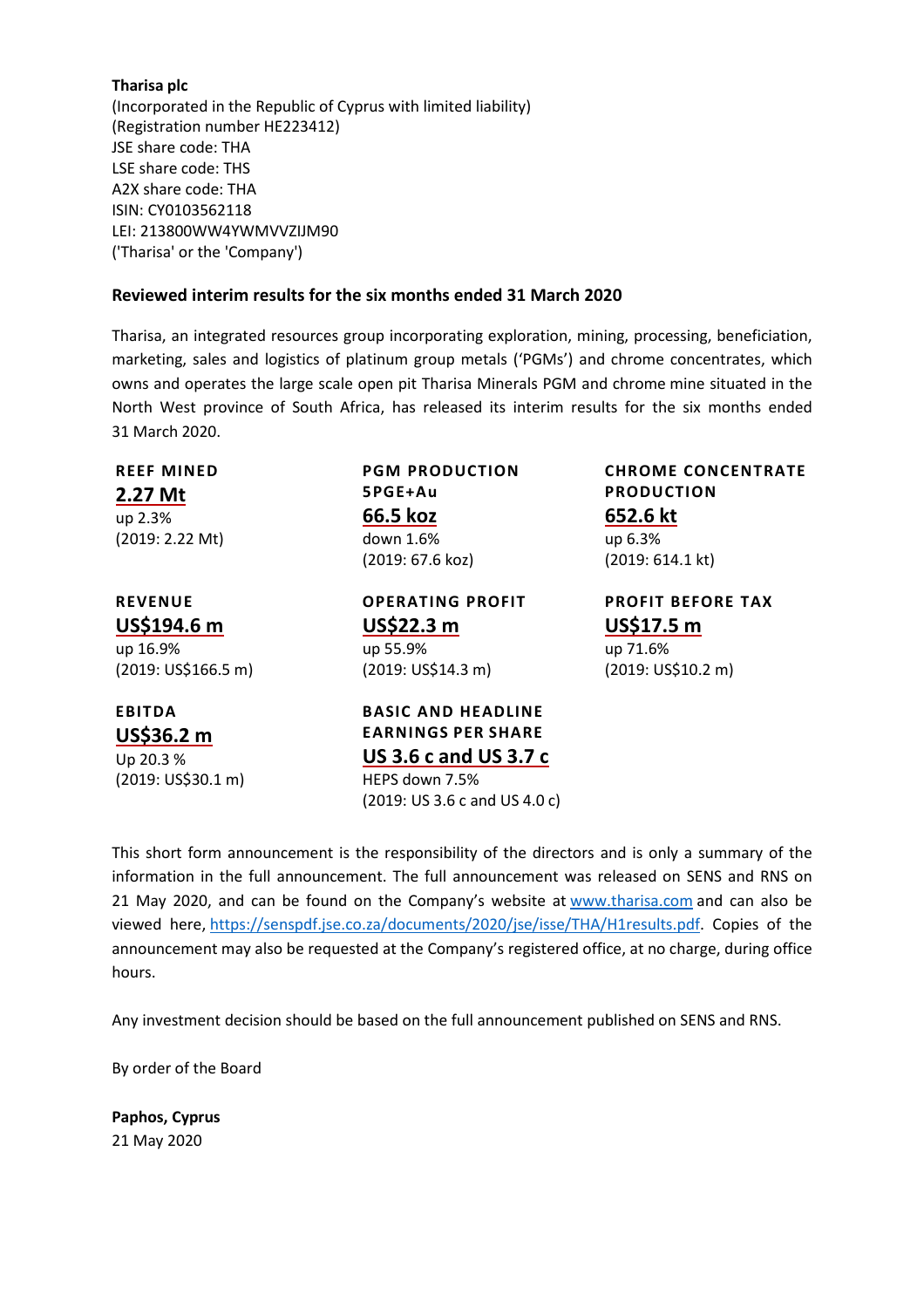## **DIRECTORS**

Loucas Pouroulis (Executive Chairman) Phoevos Pouroulis (Chief Executive Officer) Michael Jones (Chief Finance Officer) David Salter (Lead independent non-executive director) Antonios Djakouris (Independent non-executive director) Omar Kamal (Independent non-executive director) Carol Bell (Independent non-executive director) Roger Davey (Independent non-executive director) Julia Zhengzhi Hu (Non-executive director) Zhong Liang Hong (Non-executive director)

## **REGISTERED ADDRESS**

Office 108 – 110, S. Pittokopitis Business Centre 17 Neophytou Nicolaides and Kilkis Streets 8011 Paphos, Cyprus www.tharisa.com

## **GROUP COMPANY SECRETARY**

Sanet Findlay The Crossing, 372 Main Road Bryanston, Johannesburg 2021 South Africa Email: [secretarial@tharisa.com](mailto:secretarial@tharisa.com)

## **ASSISTANT COMPANY SECRETARY**

Lysandros Lysandrides 26 Vyronos Avenue 1096 Nicosia Cyprus

## **TRANSFER SECRETARIES**

Computershare Investor Services Proprietary Limited, Cymain Registrars Limited

# **JSE SPONSOR**

Investec Bank Limited

## **Investor relations contact:**

Ilja Graulich (Head of Investor Relations and Communications) +27 11 996 3500 +27 83 604 0820 [igraulich@tharisa.com](mailto:igraulich@tharisa.com)

## **Financial PR contacts:**

Bobby Morse / James Husband +44 020 7466 5000 [tharisa@buchanan.uk.com](mailto:tharisa@buchanan.uk.com)

**Broker contacts:** Peel Hunt LLP (UK Joint Broker)